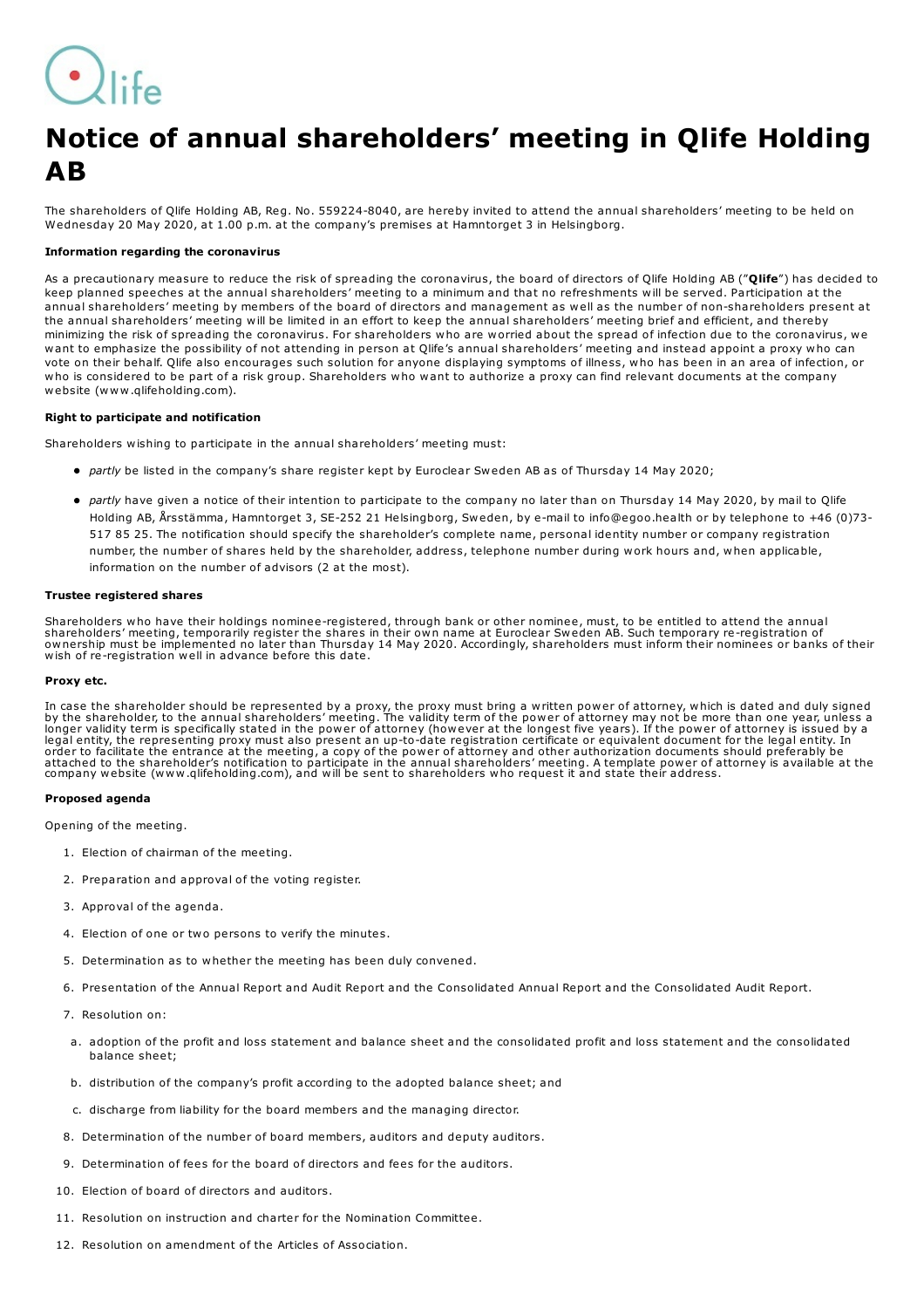13. Resolution on authorization for issues of shares, warrants and/or convertibles.

14. Closing of the meeting.

#### Proposed resolutions

Item 1: Election of chairman of the meeting

Shareholders that together represent approximately 38.3 per cent of all of the shares and votes in the company (the "Proposers") propose that the chairman of the board of directors, Mette Gross, is elected as chairman of the meeting.

Item 7 (b): Resolution on distribution of the company's profit according to the adopted balance sheet

The board of directors proposes that no dividends are paid and that total available funds of SEK 66,696,853 are carried forward to a new account.

Item 8: Determination of the number of board members, auditors and deputy auditors

The Proposers propose that four ordinary board members should be elected for the period until the end of the next annual shareholders'<br>meeting. The board of directors proposes that two auditors without deputy auditors shou annual shareholders' meeting.

Item 9: Determination of fees for the board of directors and fees for the auditors

The Proposers propose that remuneration to the board of directors shall be paid with SEK 200,400 to the chairman of the board of directors<br>and with SEK 66,800 to each of the other board members that are not employed by the

Item 10: Election of board of directors and auditors

The Proposers propose that Mette Gross, John Moll, Niklas Marschall and Thomas Warthoe are re-elected as ordinary board members. Finally, it is proposed to re-elect Mette Gross as chairman of the board of directors.

Information on the board members who are proposed for re-election can be found at the company website (www.qlifeholding.com).

The board of directors proposes that Olof Andersson and Jörgen Lövgren are re-elected as the company's auditors.

Item 11: Resolution on instruction and charter for the Nomination Committee

The board of directors proposes that the annual shareholders' meeting resolves to appoint a Nomination Committee before coming election<br>and remuneration and that an instruction and charter shall be adopted in accordance wi

The Nomination Committee shall comprise four members, one representative for each of the three largest shareholders on the last banking day in September who wish to appoint a member and the Chairman of the board. The three largest shareholders in these instructions are the<br>ownership grouped registered shareholders or in another way known shareholders as pe

As soon as possible after the details of the largest shareholders on the final banking day in September are known, the Chairman of the board<br>shall contact the three largest shareholders to find out whether they wish to app

At its first meeting, the Nomination Committee shall appoint a Chairman among its members.

Information regarding the appointed Nomination Committee shall include the names of the three appointed members, together with the<br>names of the shareholders who have appointed the members, and the information shall be anno proposed annual shareholders' meeting.

The Nomination Committee's term shall run until such time as a new Nomination Committee has been elected.

If there is a change in ownership among the largest shareholders and a shareholder not previously entitled to appoint a member of the<br>Nomination Committee thereby becomes a larger shareholder than one or more of the shareh after the shift should be dismissed and replaced by the member appointed by the new major owner. Should a new major owner wish to<br>appoint a member of the Nomination Committee, the new major owner should notify the Chairman Notwithstanding what has been stated in the foregoing, unless special reasons exists, no changes of the composition of the Nomination<br>Committee shall be made if only marginal changes in voting power has occurred or if the annual shareholders' meeting.

If a member who represents a shareholder in the Nomination Committee should leave its assignment prematurely, the Nomination Committee<br>shall without delay request that the shareholder who appointed the member appoint a new appointed a member of the Nomination Committee or who has previously foregone that right, and then to the next largest shareholder who<br>has not already appointed a member of the Nomination Committee or who has previously fo

The Nomination Committee's main responsibility is to submit proposals regarding election of Chairman at the annual shareholders' meeting,<br>election of and remuneration for the members of the board, election of and remunerat

These principles for the Nomination Committee's appointment and instructions for the Nomination Committee shall be valid until further notice until a resolution on amendment is passed by a shareholders' meeting.

Item 12: Resolution on amendment of the Articles of Association

The board of directors proposes that the annual shareholders' meeting resolves to amend the company's Articles of Association as follows:

# §9 Notice

# Current wording

Notice convening a general meeting shall be made by announcement in the Swedish Official Gazette (Sw. Post och Inrikes Tidningar) and by<br>making the notice available on the company's website. It shall further be announced i

Shareholders wishing to participate in the general meetings must be listed as shareholder in a printout or other transcript of the entire share<br>register reflecting the circumstances five weekdays before the general meeting notification of shareholders' intention to participate in the general meeting.